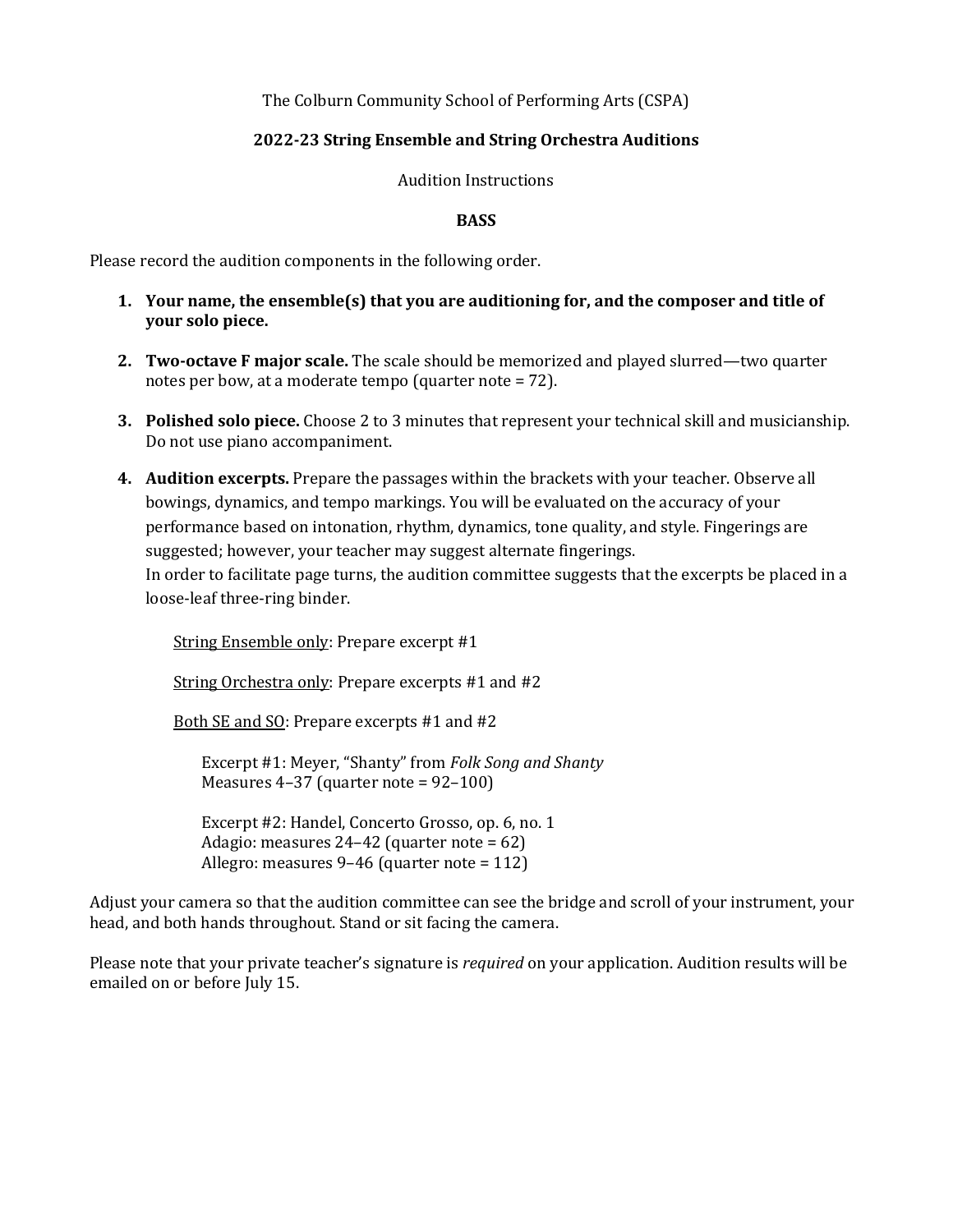Excerpt  $#1$  - Bass Richard Meyer, "Shanty" from Folk Song and Shanty<br>Measures 4-37 (quarter note = 92-100)

V.

 $\mathbf{E}^{\mathrm{c}}$ 

 $\mathbf{L}$ 

 $\mathcal{C}$ 



 $\mathbf{u}_0$ 

来

9